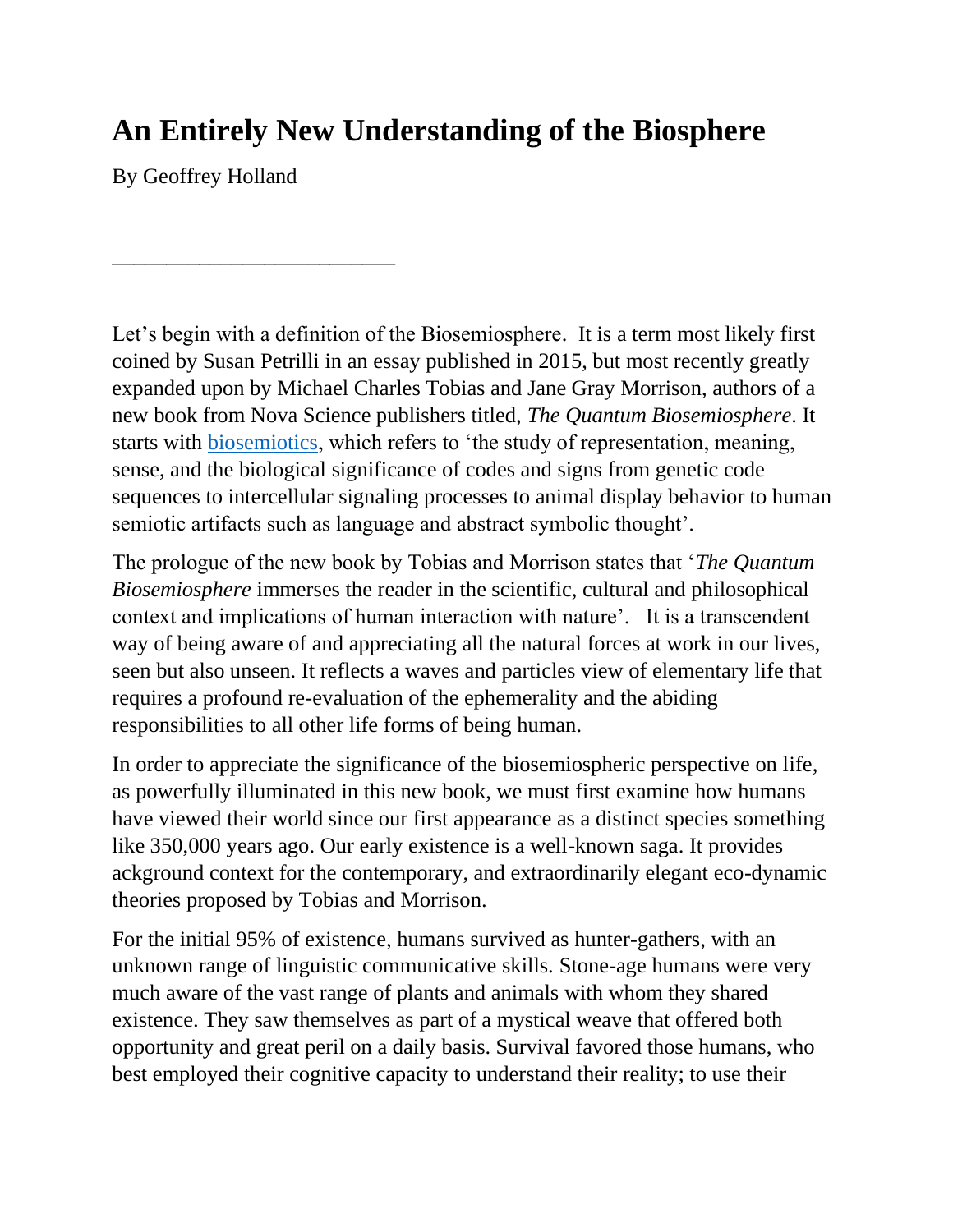knowledge to take advantage of opportunity and to avoid the risks that were part of life.

#### **Agriculture and the Emergence of Cultural Repression**

About 10,000 years ago, the majority of humans began to gravitate away from their nomadic existence to a life steeped in permanent settlements and dependence on agriculture. Up until that time, data acquired from thousands of archaeological sites suggest that humans made every effort to understand their surroundings; to be aware of every nuance and sensory clue coming from what Tobias and Morrison describe as nature's "compound expressive potential."

The need to protect a settlement's 'food stores' from marauders gave rise to a male warrior class, and along with it a new way of looking at the world. Human culture was redefined by dominance and hierarchy, with men in charge, men making the rules, and women reduced to a form of chattel, subject to male authority. This story has been told in detail. Male dominance among humans has had massive consequences for the planet. Our destiny has been shaped by the assumption of human superiority over all over species; by the belief that humans are entitled, even obligated to exploit and consume the natural world, and that we can pursue that course without concern for consequence.

From the youngest age, human children have been taught to embrace the dominance paradigm and their place in the cultural hierarchy of human existence. Religious fealty was rigidly enforced. Women were particularly subject to violent repression.

## **Constant Growth and Anthropocentric Overreach**

By 1970, the human population had reached nearly four billion. If measured by dominance alone, humans had become by far the most successful species on Earth. At the same time, the consequences of human or anthropocentric overreach had also become abundantly evident.

In just the past 50 years, the human population has doubled to nearly eight billion largely self-absorbed carnivorous marauders. Our geopolitical dysfunctionality undermines every conscious and unconscious biological measure – certainly at the vertebrate and invertebrate taxonomic levels – as described in remarkable detail by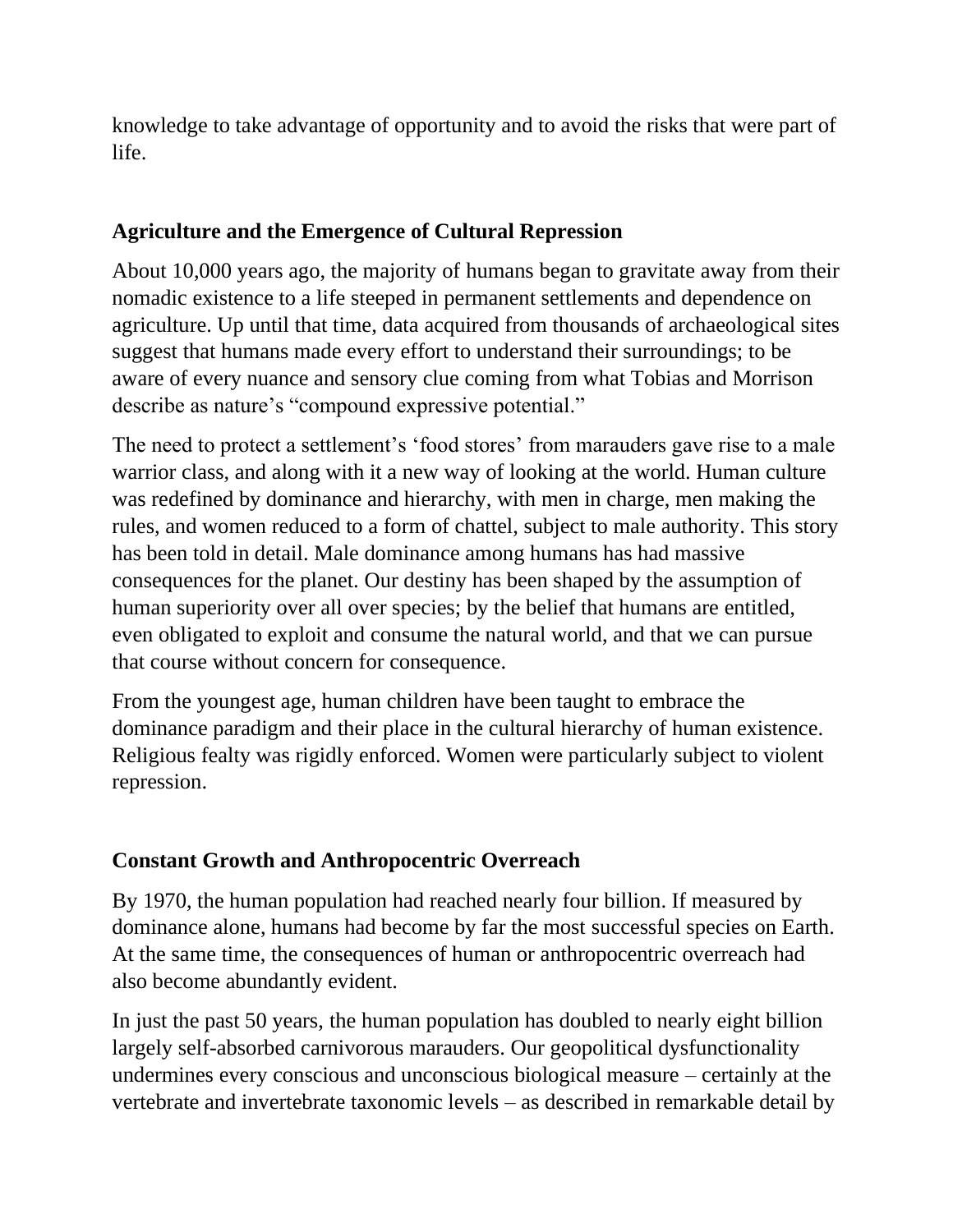Tobias and Morrison. The species extinction numbers speak for themselves. Almost half of our Earth's landscapes have been taken over by human agriculture and other extractive mechanisms. Humans and the livestock animals they raise to kill and eat now account for 96% of all the mammalian biomass on Earth, with just 4% of all the planet's warm-blooded wild mammals still at large. At the heart of this current crisis, argue Tobias and Morrison, is the quintessence of cruelty, the largescale industrial exploitation of domesticated animals. What is needed is a new kind of conservation biology in which humanity endeavors to survive by fostering a communion with the entire range of lifeforms that comprise the biosemiosphere.

The world is connected as never before. People are sharing real time positive links on a global scale. At the same time, there are also a whole range of consequences that have gone with being broadly connected. All of humanity will be impacted if we fail to find a way to navigate and wisely manage a fully connected world.

#### **Embracing the Biosemiosphere**

\_\_\_\_\_\_\_\_\_\_\_\_\_\_\_\_\_\_\_\_\_\_

\_\_\_\_\_\_\_\_\_\_\_\_\_\_\_\_

What *The Quantum Biosemiosphere* represents is a new way of seeing and appreciating the biosphere by recognizing with all of our hearts, sciences, technology and engineering that we humans are consequential newcomers with an inordinately vicious footprint. Tobias and Morrison urge us to 'Imagine one trillion different subjective species circumstances, all working interdependently. That is the biosemiosphere we have not even begun to imagine.'

Biosemiospheric awareness opens up the entire spectrum of behaviors, signs, and communications within the broad range of plant and animal species on Earth.

Seeing nature biosemiospherically is not unlike many indigenous peoples' clearsighted predicates, though the extinction of languages and the exposure of ever

<sup>&#</sup>x27;...biosemiotics is merely a word to connote untold mysteries, hopefully never denuded, that bind the living breath, blood, neurons, and dreams of forests, seas, rivers, and minds of every dimensionality into a functioning biologic perpetuity.' – *The Quantum Biosemiosphere*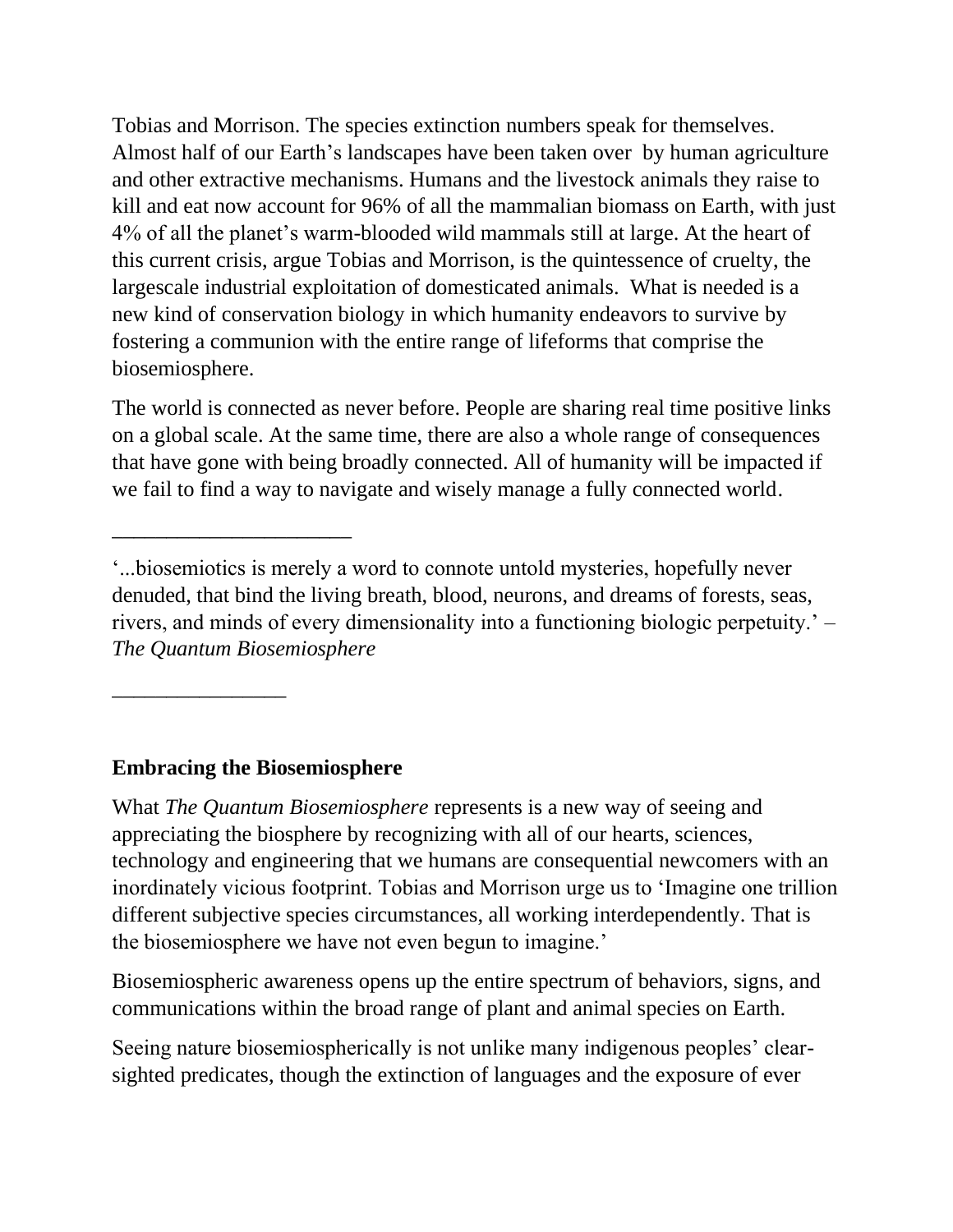more of the world's remaining uncontacted peoples places this last true compass of wilderness in great peril.

Still, there is that share of our world's contemporary humanity that remains utterly dependent on their natural habitats. In those cases, it is their choice to live openly and interdependently with nature. Such peoples, identified by Tobias and Morrison, embrace the complex connections within and among their biodiverse cohabitants; co-habitants that much of the rest of the world is only too eager to exterminate.

Humans that view their world through a biosemiospheric lens are well aware that life isn't just about them. They view the natural world with gratitude. They embrace their responsibility to be faithful stewards of all ecosystems, both close and far.

Tobias and Morrison convey powerfully illustrative components of a quantum biosemiosphere that lays bare the miracles and enigmas of the profound science of interconnectivity. Their discussions of the mathematics, physics, art history, and anthropological co-efficients of the seen and unseen worlds is a unique challenge to the conventional simplicities of human hierarchical thinking and ethics. The Authors challenge us through empirical data and extraordinarily imaginative outreach, to recognize what may be our only chance of survival. Namely, the hallowing of Nature in all her miraculous parts, most of which we have yet to view, let alone understand. By this approach, and fully in tune with the latest advances in quantum physics, they propose a special theory of infinity, that is biospheric to the core.

We cannot grasp it, any more than great minds like those of Aristotle or the brilliant Buddhist Nagarjuna (c.150-c.250 CE) could do so. But today's renaissance in molecular biology, genomics, de-extinction ideals and re-wilding aspirations, all converge on  $-$  at the very least  $-$  a new culture of gratitude to Nature that provides something of a roadmap for idealists around the world who are also practical environmentalists.

The unseen is celebrated in *The Quantum Biosemiosphere*. It forcefully includes an exponential awareness of the sub-cellular quantum reality in which infinite possibility exists in superposition. Every human observation adds meaningfully to the biocultural algorithms that translate into neural choices, reflexes, and ultimately surface level decisions about the future of life on earth, as viewed, made and re-made by humankind.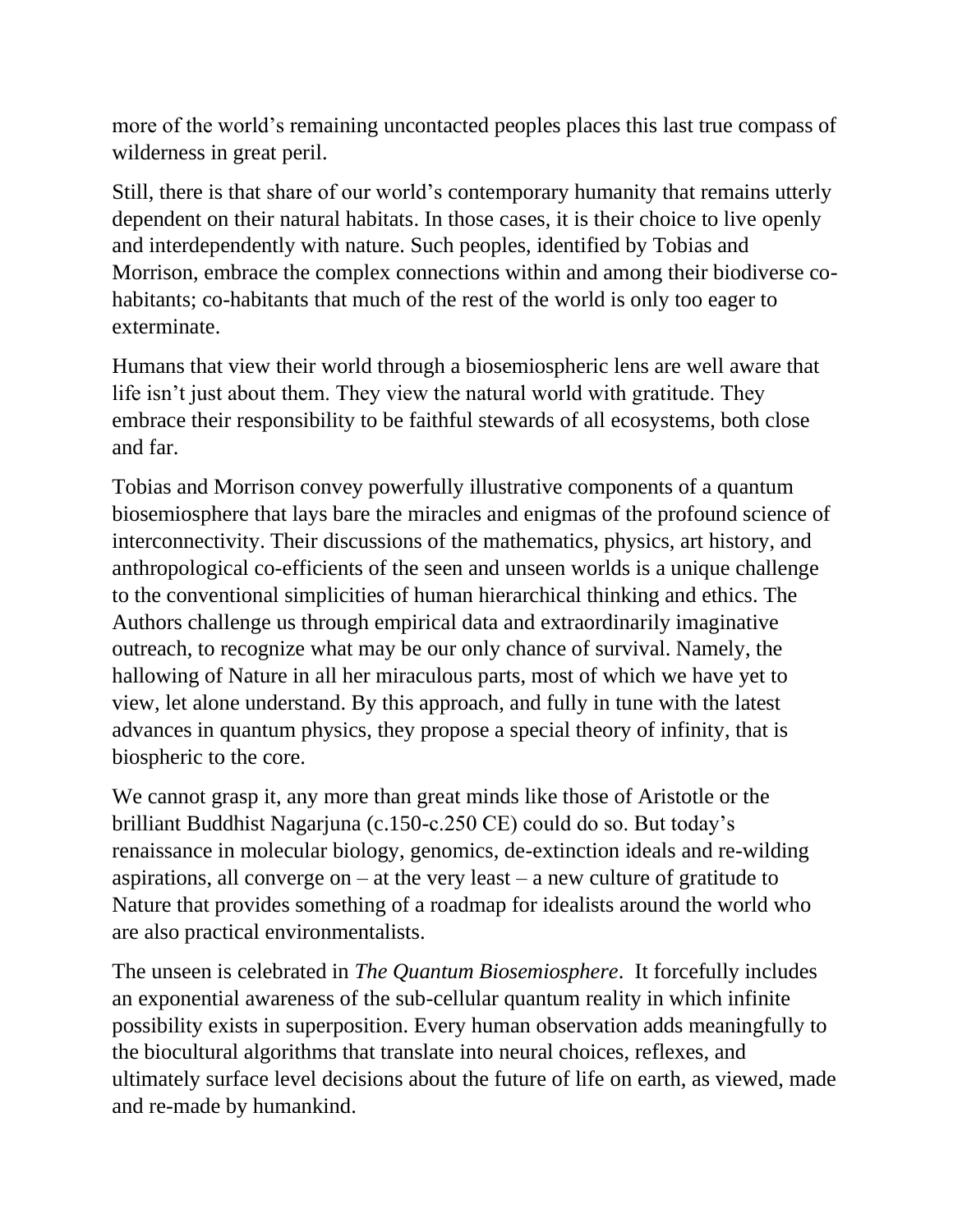Tobias and Morrison ask, 'Can biosemiotic advances and profoundly sensitive initiatives help ameliorate suffering? They follow with an answer. 'The question rallies around a simple plan of action, that would seek to alter not the wild way of things, but humanity's role within those biotic spaces.'

The time has come for humanity's cavalier self-absorption to end. We are totally dependent upon nature's complex living tapestry for our own survival. We need a new human narrative; one powered by our collective awareness of and gratitude for the full living complexity of the biosphere we all depend on. Tobias and Morrison's *The Quantum Biosemiosphere* represents a groundbreaking work in that direction.

'As with any sense of duty that has been elevated in mind to a sacred responsibility, the personal visions of nature that guide our involvement in conservation are the beginning of every inspirational pivot towards heightened self-awareness.' – *The Quantum Biosemiosphere*

## **Transcendence to Humanity 4.0**

\_\_\_\_\_\_\_\_\_\_\_\_\_\_\_\_\_\_\_\_

\_\_\_\_\_\_\_\_\_\_\_\_\_\_\_\_\_

Clearly, humanity has reached its limit with archaic, systemic ecological overshoot. We have breached every geophysical planetary boundary. We must forge a new beginning, a new human nature shaped by a common commitment to responsible environmental and humanitarian stewardship.

The time for biosemiotic thinking has arrived. At its most basic, it is simply being aware of nature's wondrous complexity, appreciating her, and being grateful for what we take from her, mindful that every physical constant demands that we give back.

Tobias and Morrison analyze the thermodynamics of the ecological condition. It is an entirely original way of thinking; a call upon all of us to comport ourselves in benign, compassionate ways, as spelled out in virtually every global ethical tradition. It needs to be reflected in every child's upbringing and education.